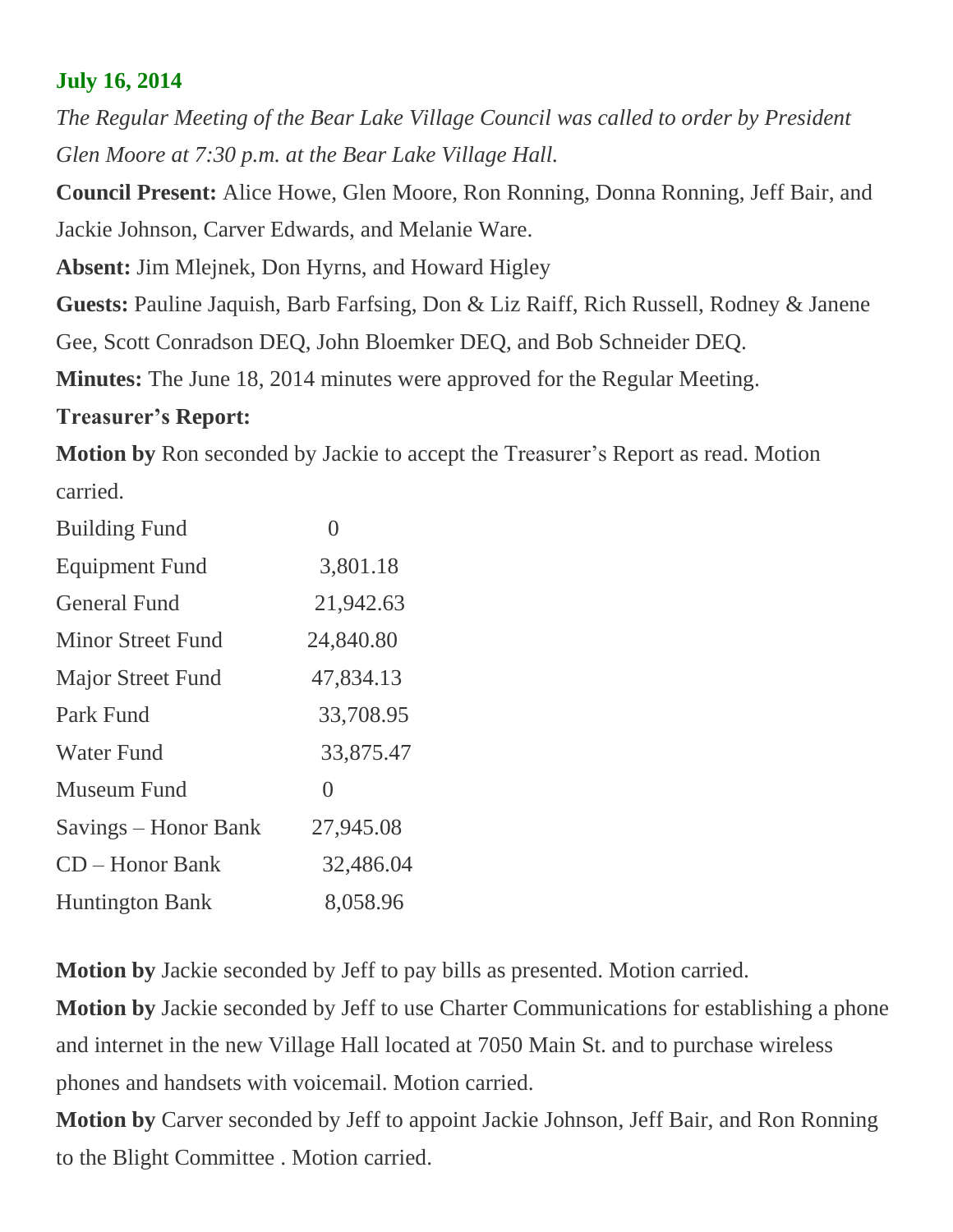**Motion by resolution** to accept the Village of Bear Lake Master Plan. Carver Edwards – abstain, Ron Ronning – Yea, Glen Moore – Yea, Jackie Johnson – Yea, Jeff Bair – Yea. Motion carried.

#### **Discussions Held On:**

-Scott Conradson, DEQ, John Bloemker DEQ, and Bob Schneider DEQ were guests of the Village of Bear Lake. They discussed the findings of the Water Reliability Study and it was determined by the DEQ that our rates are not sufficient to positively fund the Water Fund. Should a well fail, or a main water line need replacement the Village may not have the funds to repair them. It was recommended by the DEQ that the Village take another look at the rate methodology and implement some type of a rate increase over the next couple years. It was also determined that the Village should request bids to have an outside party perform the Cross Connection tests and paper work. The DEQ did note that Well #1 was going to need to be replaced first and we should make that our number 1 priority. Melanie Ware, Jeff Bair, and Jackie Johnson will work together to get the information the DEQ is requesting. The Village will respond to the DEQ on August  $22<sup>nd</sup>$ ,  $2014$ .

-Richard Russell of the Bear Lake watershed announced their annual meeting would be held July 19, 2014 9:00 a.m.-11:00 a.m. Dick Graham will be the guest speaker and he will be discussing storm drains.

-Update on the SAW Grant: We did not receive any funds this round but there may be funds available next year.

-Annual Banquet for the Watershed is August 9, 2014 at 5:30 p.m. at the Fallen Timbers.

-Melanie to call Charter and have phones and internet hooked up in the Hall.

-Jeff to call Consumers regarding a second meter to separate the museum from the Village Hall.

-Glen will have Howard contact Thompson Tree Removal regarding the Leatherman tree on Cody St.

-Melanie to email the lease between the Village and the Museum to the Village Attorney for review.

-Public input for the Master Plan went well.